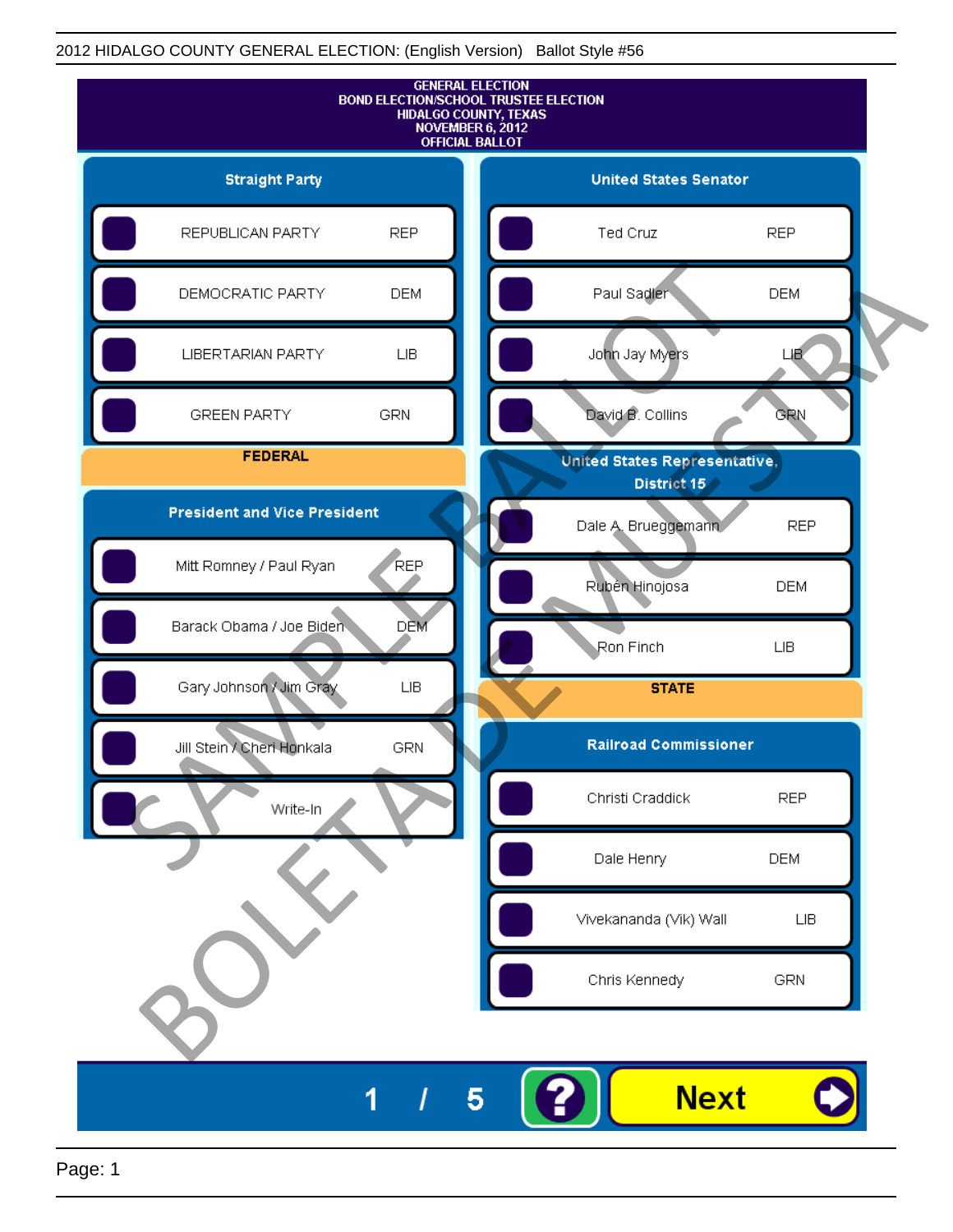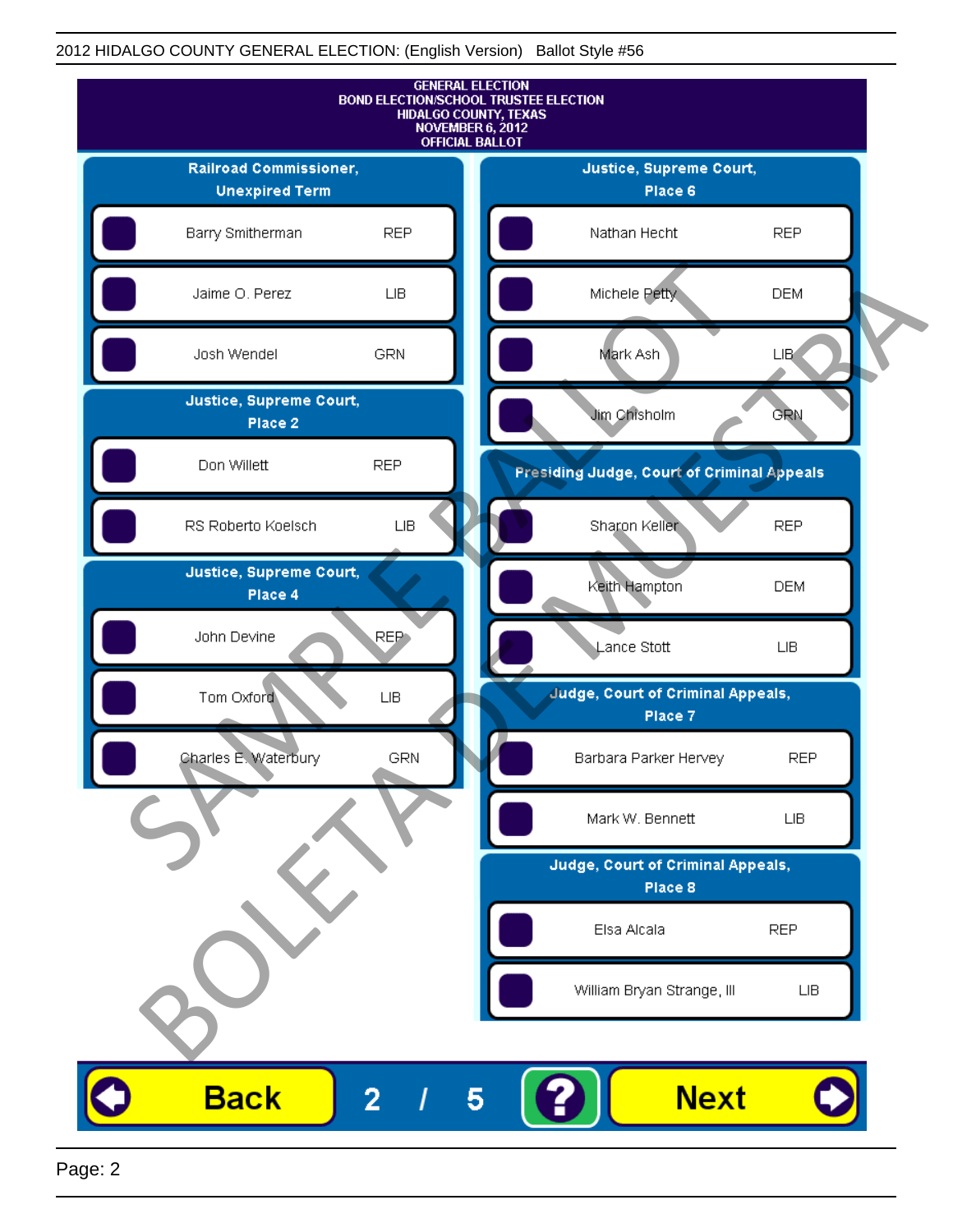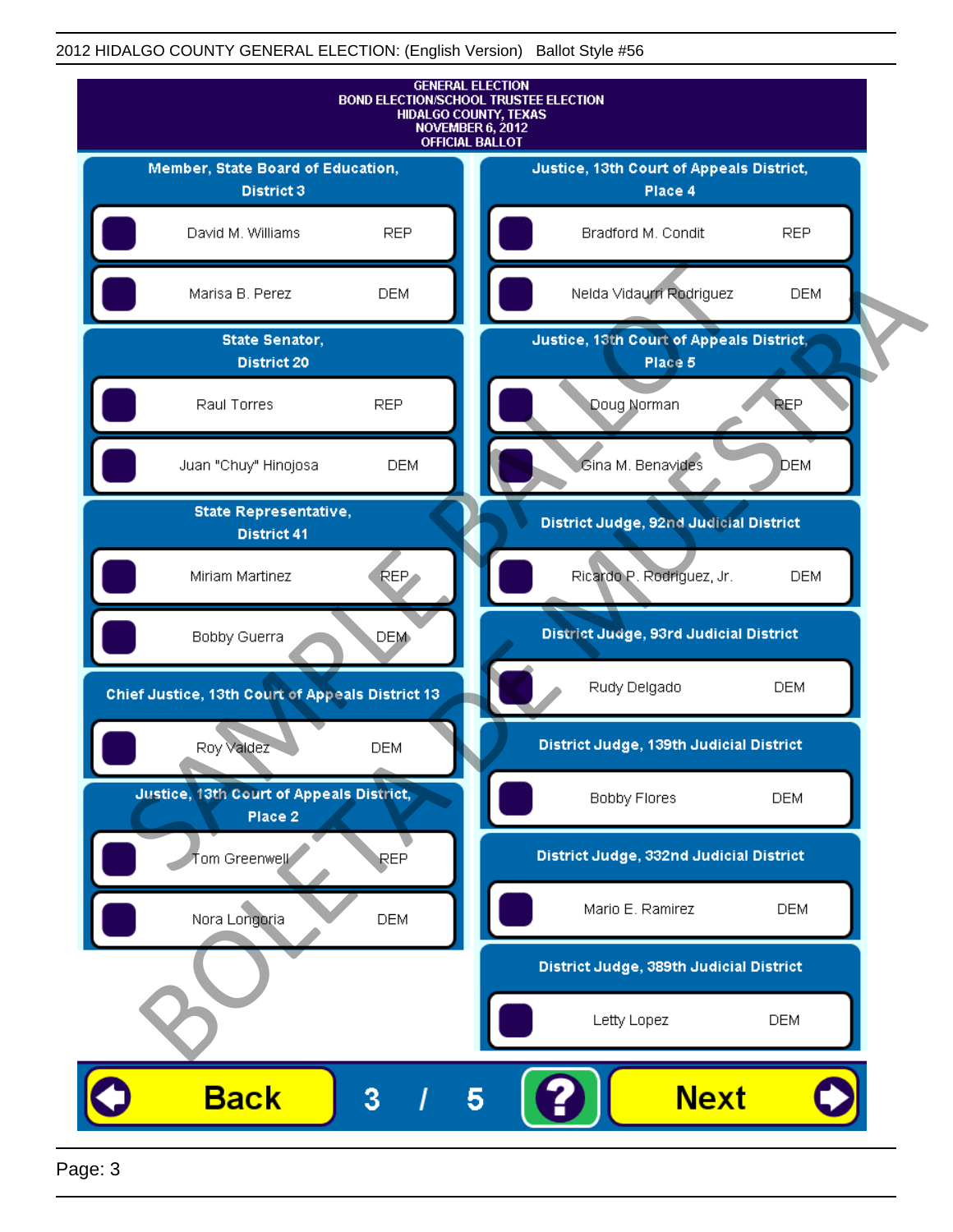

Page: 4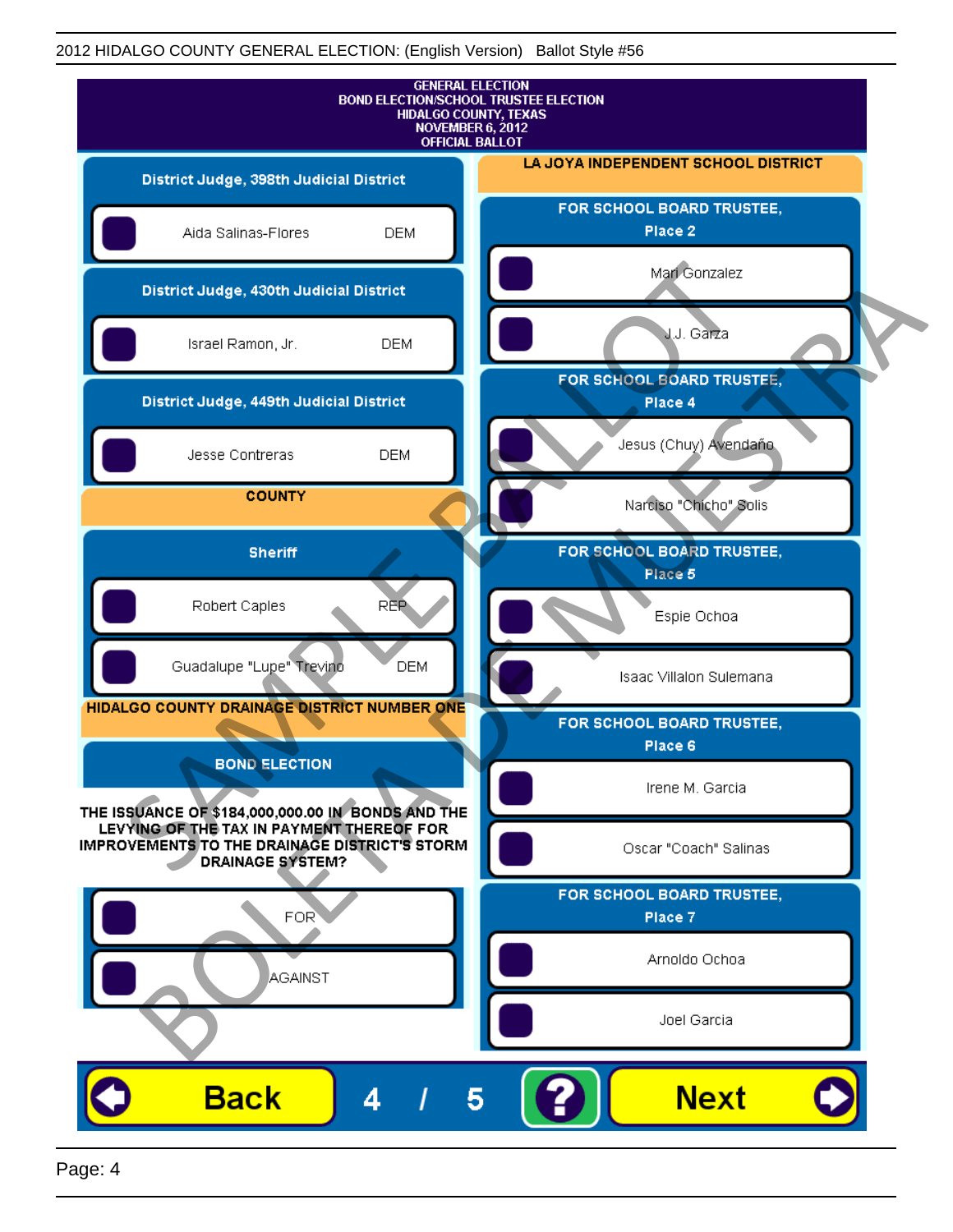# **GENERAL ELECTION** BOND ELECTION/SCHOOL TRUSTEE ELECTION<br>HIDALGO COUNTY, TEXAS<br>NOVEMBER 6, 2012<br>OFFICIAL BALLOT

Review

#### UNOPPOSED CANDIDATES DECLARED ELECTED

Judge, County Court at Law No. 7 Sergio Valdez (DEM)

County Tax Assessor-Collector

Frame The Passe, Precinct No. 1<br>
County Commissioner, Precinct No. 1<br>
SC. Cutellar Jr. (DEM)<br>
County Commissioner, Precinct No. 2<br>
Ulastice of the Peace, Precinct No. 2<br>
Ulastice of the Peace, Precinct No. 2<br>
Robert M. "Bl County Commissioner, Precinat No. 1<br>
A County Commissioner, Precinat No. 3<br>
Use of the Peace, Precinat No. 3<br>
Use of the Peace, Precinat No. 1<br>
There is a precinc No. 2<br>
There is a precinc No. 2<br>
There is a precinc No. 2<br>

**Back** 

5

5

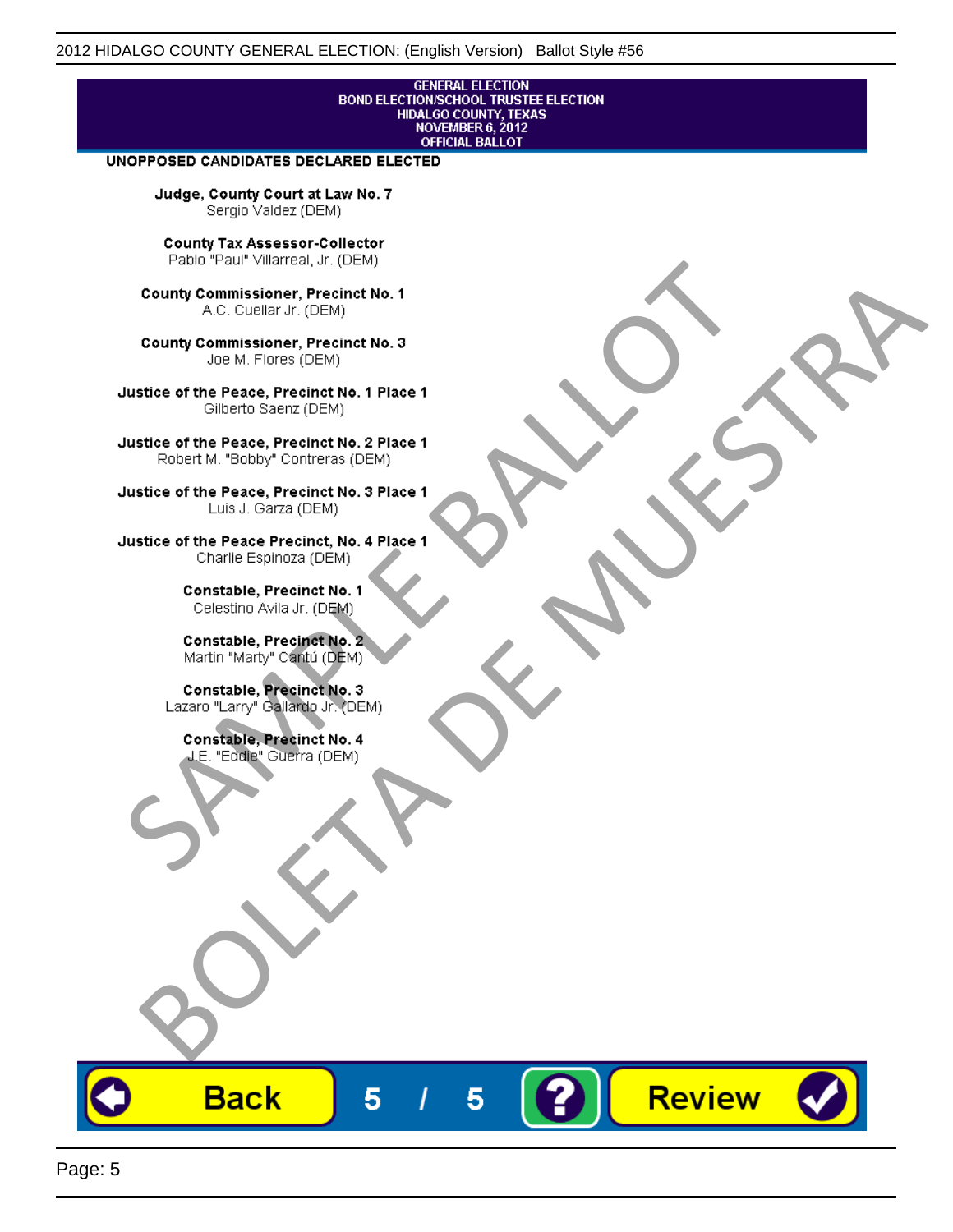Press the candidate name or contest title to return to a contest.

Vote button will light up when

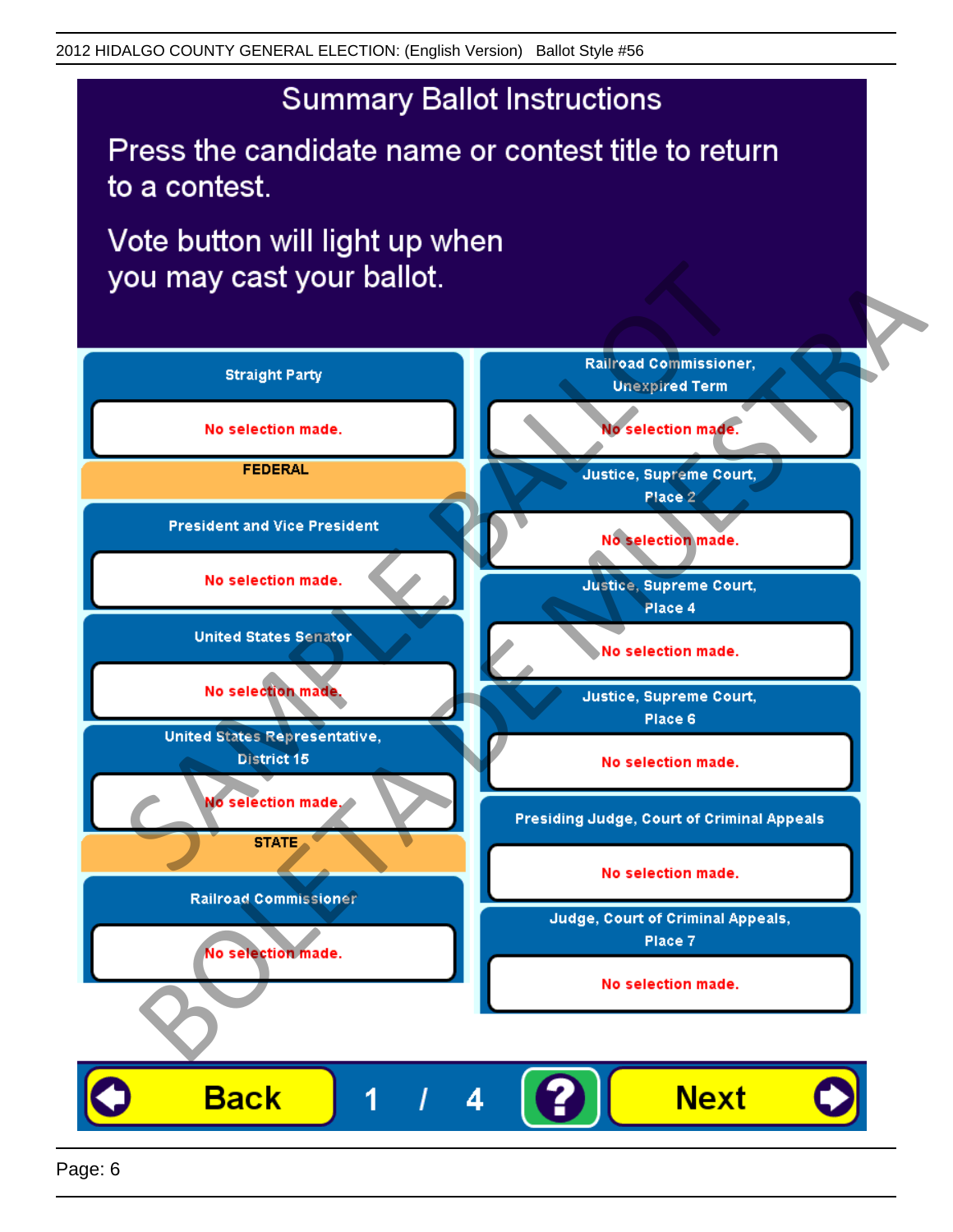Press the candidate name or contest title to return to a contest.

Vote button will light up when



Page: 7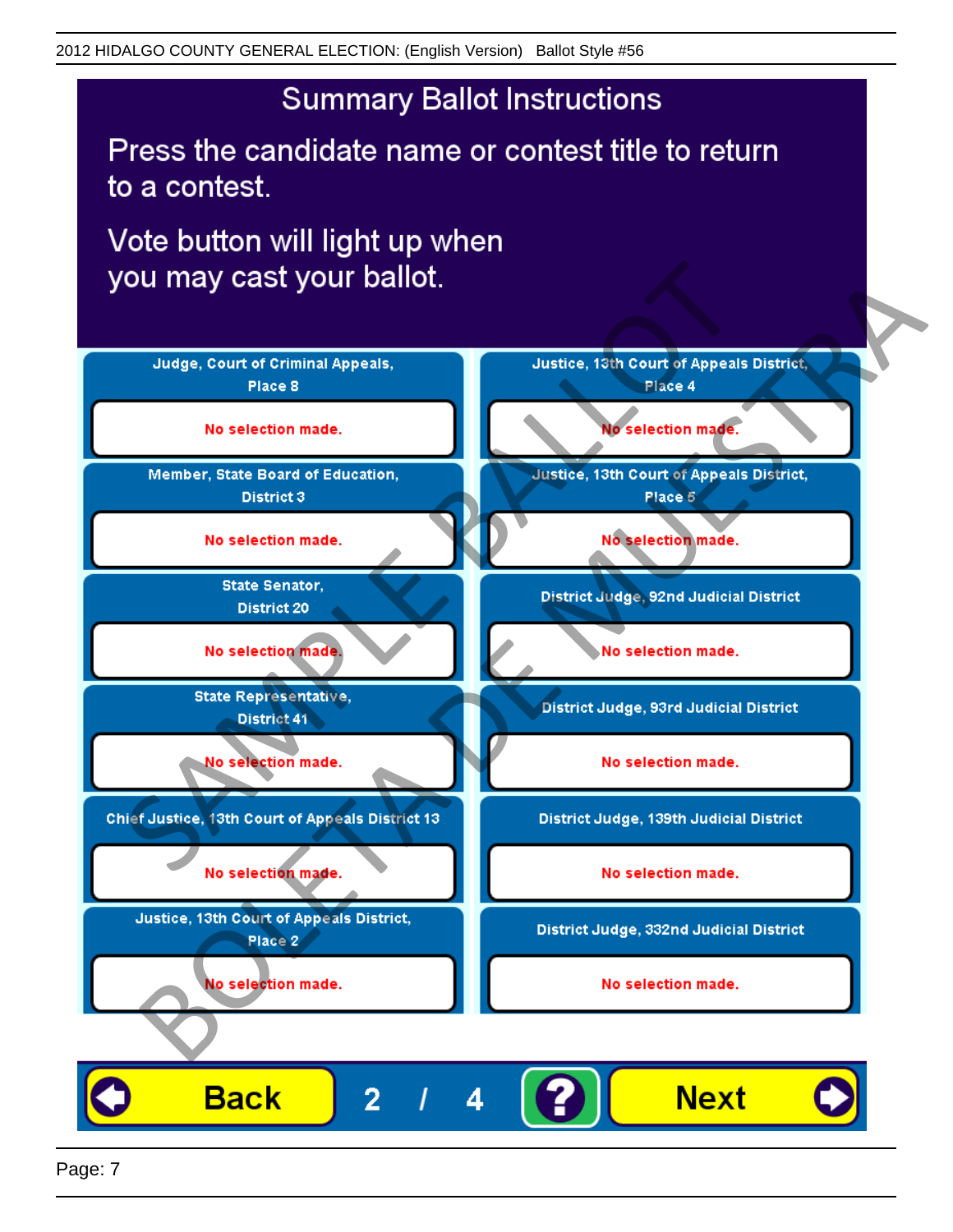Press the candidate name or contest title to return to a contest.

Vote button will light up when